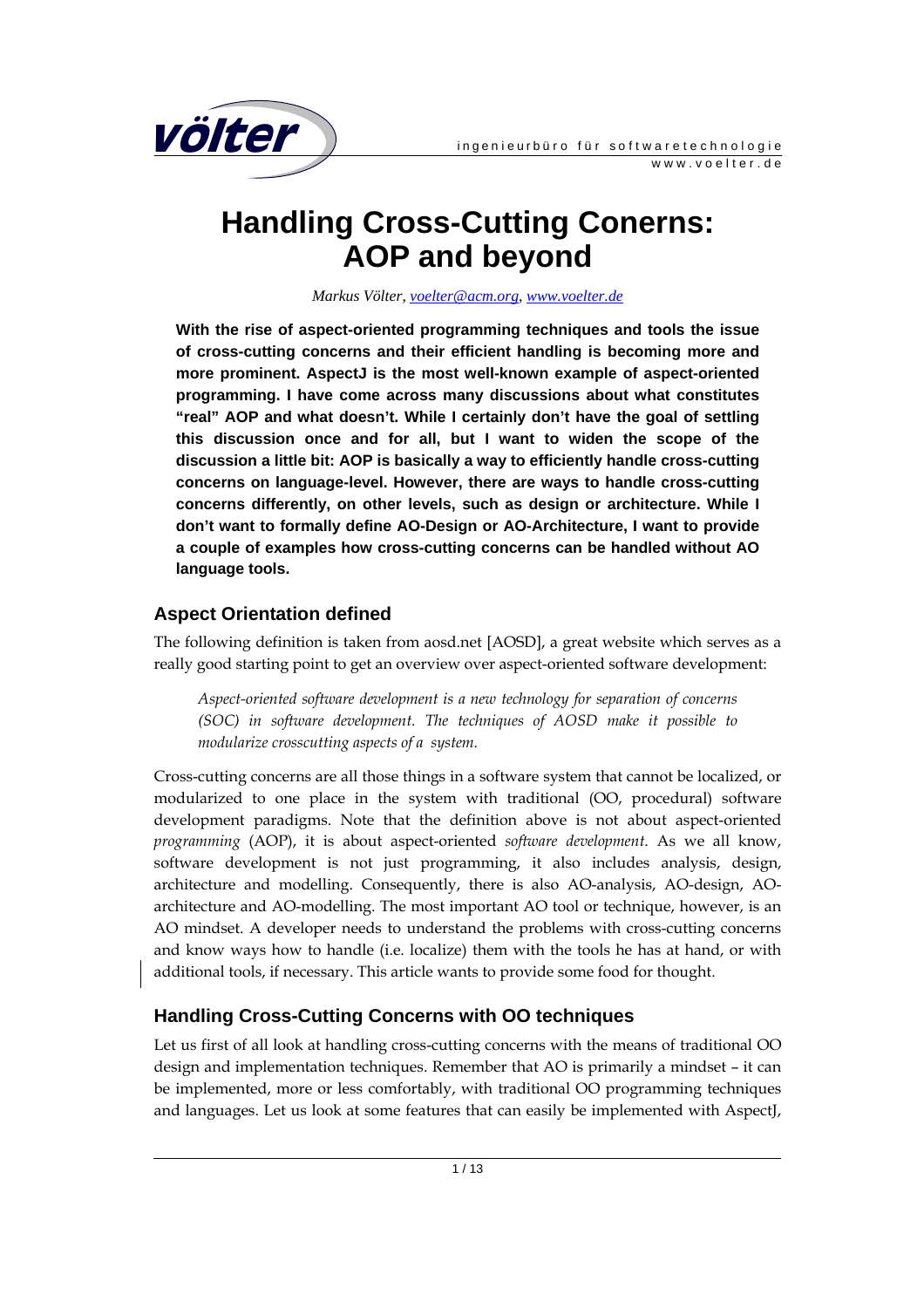

and see how this can be "simulated" with OO languages. For example: do something whenever an instance of a class is created. How can we "inject" code into situations where class instances are created?

The simplest way is to use the *Factory* pattern [GoF]. Instead of simply calling a class constructor from client code, you can ask a factory to create the object for you. Consider the following example1:

```
public class Vehicle { 
… 
} 
class VehicleFactory { 
  public Vehicle createVehicle() { 
          return … 
  } 
}
```
j

To create an instance of the *Vehicle* class, a client simply can call the *createVehicle* operation:

```
VehicleFactory f = new VehicleFactory(); 
Vehicle v = f.createVehicle();
```
Now, how can this help with handling cross-cutting concerns? By plugging in a *Strategy* [GoF].

```
public class BaseFactory { 
  public BaseFactory parent; 
  public Action beforeCreation = null; 
  public void before( Class cls ) { 
         if ( beforeCreation != null ) 
               beforeCreation.execute(cls); 
         if ( parent != null ) parent.before( cls ); 
  } 
  public Object createInstance( Class cls ) { 
         before( cls ); 
         Object o = cls.newInstance(); 
         // maybe call an after( cls ) method, too 
         return o; 
 } 
}
```
This class *BaseFactory* serves as the base for factories. Such a factory has an *Action* that is executed before the instance is created (obviously, you can easily add a method *after* that can be used to intercept the situation *after* the instance is created). For specific types, this class can be specialized, as follows:

<sup>&</sup>lt;sup>1</sup> Note that we are not using setter/getter operations, for reason sof brevity we use public attributes. Yes, we know this is bad practice, don't do it!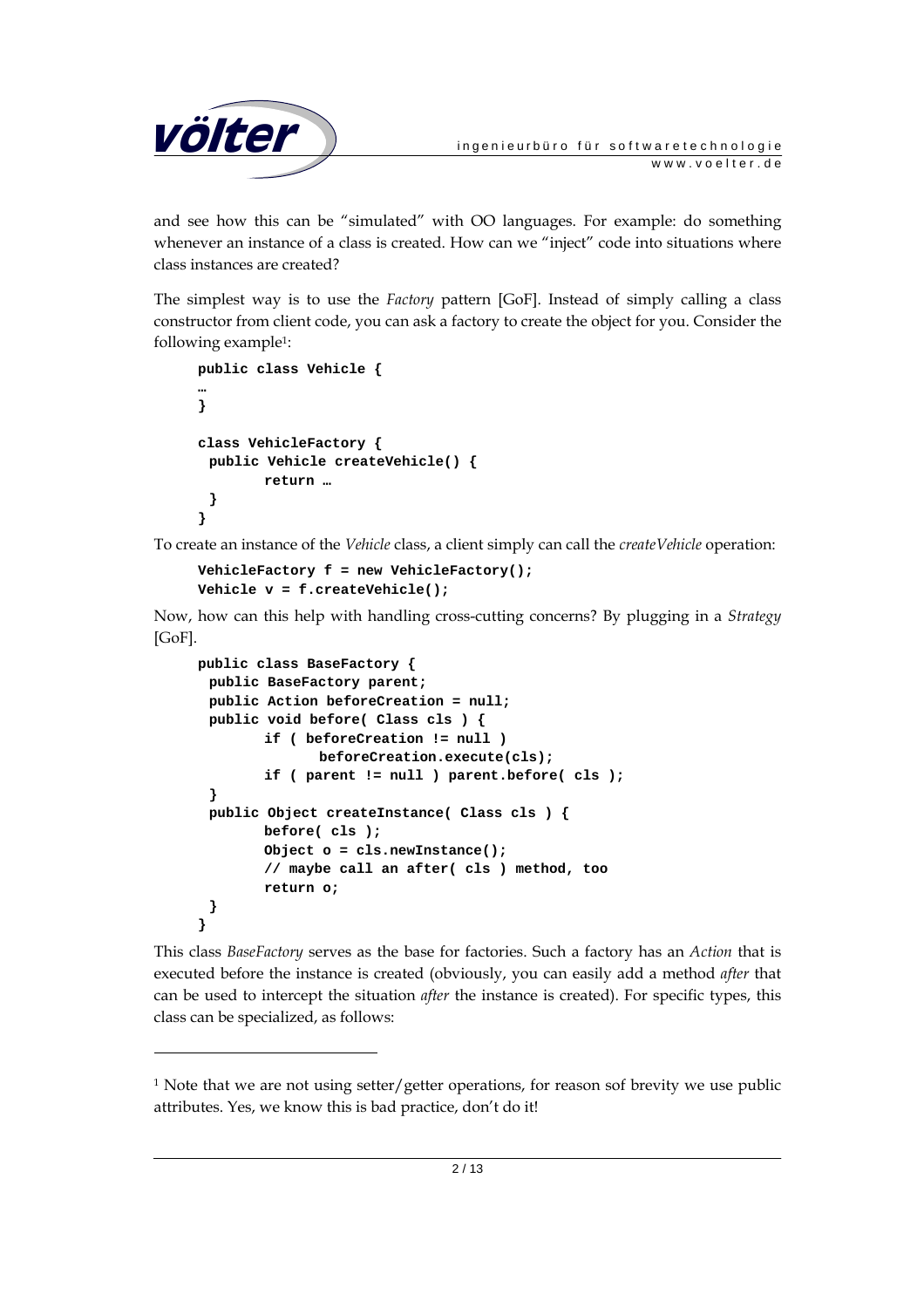```
völter ingenieurbüro für softwaretechnologie
                                                          www.voelter.de
     class VehicleFactory extends BaseFactory { 
       public Vehicle createVehicle() { 
             return (Vehicle)createInstance( Vehicle.class ); 
       } 
     } 
In order to print a message whenever a vehicle is created, the following code suffices:
```

```
f.beforeAction = new Action() { 
  public void execute( Class cls ) { 
         System.out.println( "Instantiating "+cls ); 
   } 
};
```
To actually handle cross-cutting concerns (such as: printing a message for *all* class instantiations, not just for vehicles) you can use a *chain of responsibility* [GoF]. You can define an instance of a *BaseFactory* that has a *beforeAction* assigned that provides default behaviour. The *VehicleFactory*, as well as the other factories in the system, has this *BaseFactory* instance assigned as a parent; it delegates to this instance:

```
BaseFactory defaultFactory = new BaseFactory(); 
defaultFactory.beforeAction = someAction; 
VehicleFactory vf = new VehicleFactory(); 
vf.parent = defaultFactory; 
SomeOtherFactory of = new SomeOtherFactory(); 
of.parent = defaultFactory;
```
In order to intercept method invocations on objects as opposed to constructors, you would typically use a *Proxy* object [GoF] that has the same interface as the target object, but internally uses the same *Action*-based approach. After executing the *before* action it would delegate execution of the method to the "real object", an instance of the implementation class.

Note that these two approaches fit together nicely since the factory can be used to insert a proxy between the client and the real object:

```
class VehicleFactory extends BaseFactory { 
  public Vehicle createVehicle() { 
       Vehicle v = (Vehicle)createInstance( Vehicle.class ); 
       VehicleAOProxy vp = new VehicleAOProxy( v ); 
                return vp; 
  } 
}
```
Obviously, writing these factories and proxies by hand is annoying and error prone. It is much more advantageous to use code generation, suitable tools are available [Voelter-CodeGen]. There is another, more serious problem: Using this approach to handling crosscutting concerns requires invasive changes to the software system. Client code actually has to *use* the factories in order to benefit from the concerns handling. You have to design the client code with these factories or proxies in mind. It is not possible to introduce these aspects into the system *after the fact*, something you can easily do with tools such as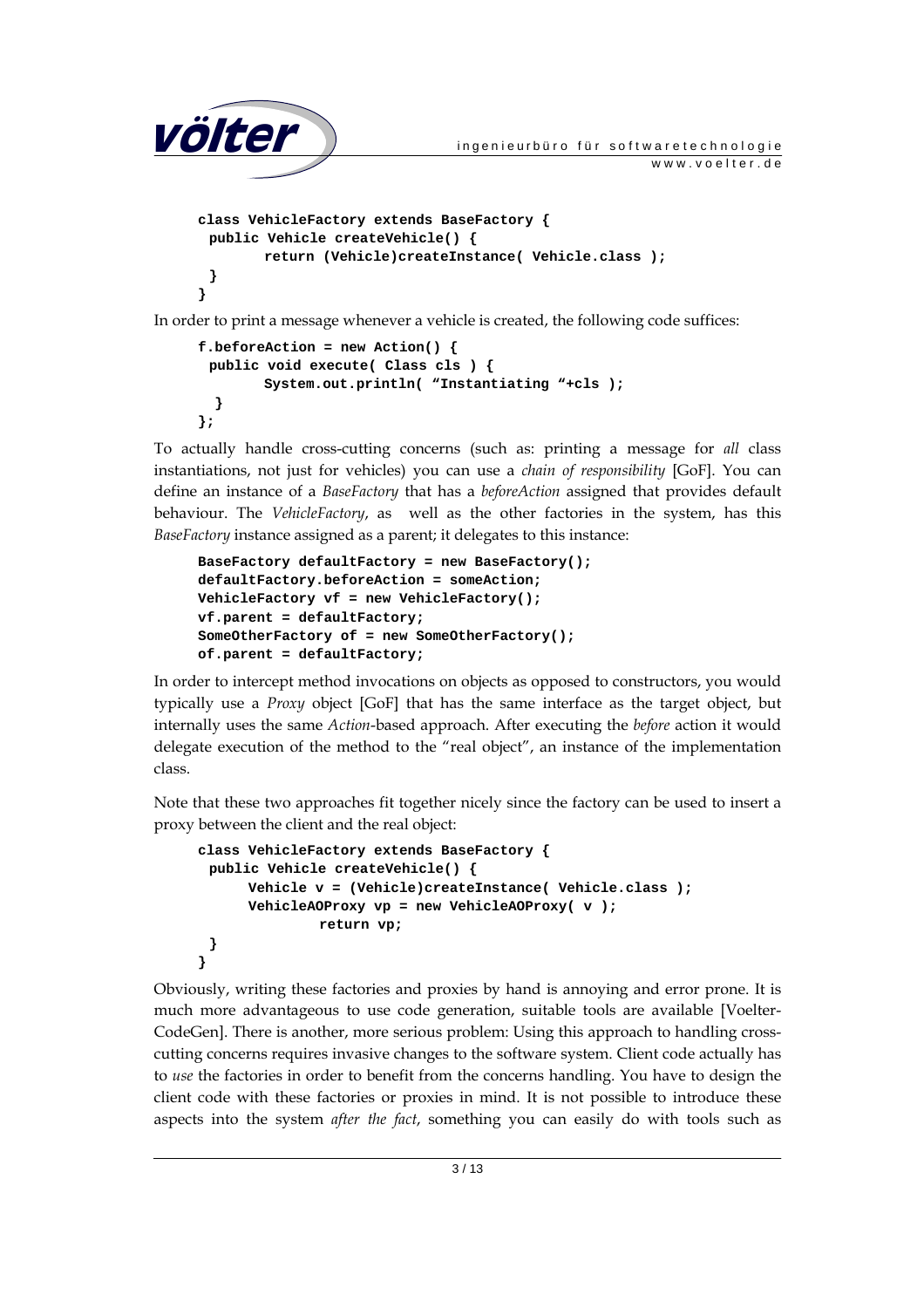

AspectJ. There are other reasons why you might want to use AspectJ instead of a handcrafted solution: AspectJ provides you with information about the join point. For example, you can query the *thisJoinPoint* variable for the client who called the constructor or method. In the hand-crafted soution, you would have to pass this data to the operation manually:

```
public class SomeOtherClass { 
  public void someOperation() { 
         Vehicle v = f.createVehicle( this, "someOperation" ); 
  } 
}
```
This might be acceptable for the factory, but it is certainly unacceptable for method invocations on proxies, because each operation would require these parameters in its signature. If you need this kind of data for your system on language level, use AspectJ.

#### **AOP for handling cross-cutting concerns on language level**

The most well-known realization of aspect-oriented software development is aspectoriented programming, where new language constructs are introduced to handle crosscutting concerns on language level. The most well-known implementations are AspectJ for Java, AspectC++ for C++ as well as several implementations for other languages (see [AOSD]). Aspect] is implemented as a so-called weaver, a kind of precompiler that merges traditional OO code (the so-called base program) with the aspect code. It produces another piece of code that contains intermingled OO and AO code. This process can happen on the basis of source code or on the basis of Java bytecode. AspectJ is a tool about which many many articles haven been written. I will not go into any more details here.

#### **Metaprogramming**

-

Metaprogramming and meta-object protocols [AOMP] is another way of handling crosscutting concerns on programming language level – if the language supports these features. What is metaprogramming? Metaprogramming, in the context of this article, basically means that it is possible to modify the behaviour of a program not by modifying the program itself, but by programmatically modifying the execution engine that runs the program. Take OO programming as an example: instead of hardcoding the behavior that occurs when, for example, an operation is invoked, this behavior is also defined with the help of classes and objects (i.e. searching for the correct polymorphic implementation method of an operation, passing parameter, etc.). Such classes are called metaclasses. Each class defined by a developer is assigned a metaclass that defines the semantics behaviour related to the execution of the class. Consider the following example2. Let us first define an ordinary class *Test*.

<sup>2</sup> The example is rendered in a language called MetaJava, a hypothetical version of Java that supports metaprogramming. Real languages would be for example CLOS or, to some extent, Smalltalk.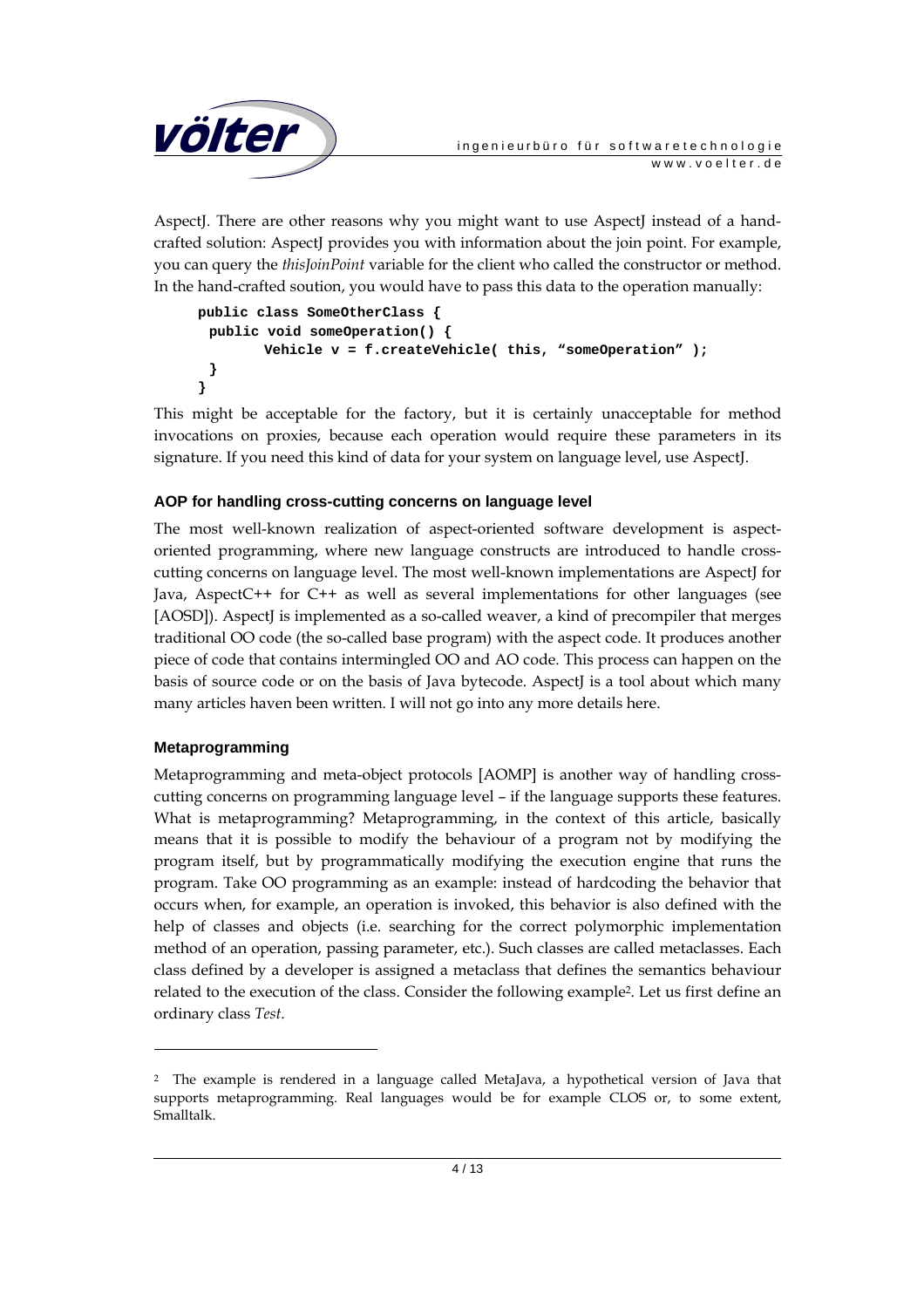

As we did not specify anything else, the default metaclass of *Test* is *StdMetaClass*. If, for example, we want to log all invocations of methods, we can simply define a new metaclass and associate it with all classes whose method invocations should be logged:

```
public class LoggingClass extends StdMetaclass { 
      public void invokeMethod( Object dest, 
               String name, Object[] pars ) { 
           System.out.println( name+" called on "+dest+ 
                                " with "+pars ); 
           super.invokeMethod( dest, name, pars ); 
      } 
} 
public class LogTest extends Object metaclass LoggingClass { 
      public void doSomething() { 
          // do something 
      } 
}
```
The following sequence diagram shows what happens when a method (*doSomething()*) is invoked on class *LogTest*, which has *LoggingClass* defined as its metaclass.



Cross-cutting behavior can be defined by associating a custom-developed metaclass with all application classes for which a certain behaviour is required. The behaviour that *can* actually be influenced with the help of the metaclass depends on the level of detail that the metaobject protocol allows to control. A good introduction to meta object protocols as well as a good example example can be seen in the book by Kiczales & Co, called *The Art of the Metaobject Protocol* [AOMP].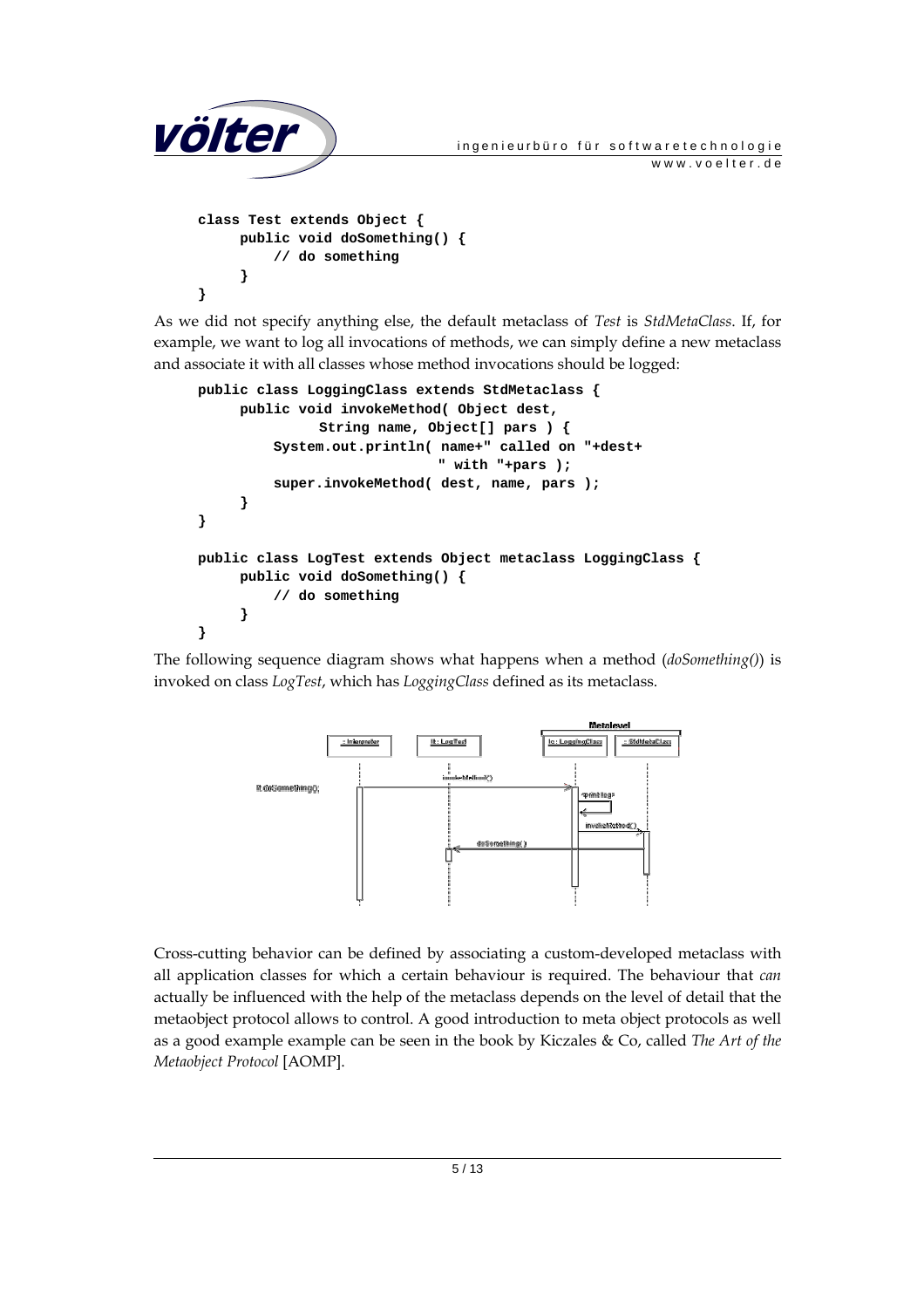

# **AO and enterprise development**

For many large distributed systems the level of the programming language is practically not important, the features of the language are not essential. More important is system architecture and design. It is therefore a valid approach to handle cross-cutting concerns on the level of the architecture instead of the language. As a consequence, this approach does not require an aspect-oriented language – instead, an architecture/design is required that allows for handling of cross-cutting concerns. I would like to show a couple of examples.

One way to achieve this is to design a metalevel architecture (see the *Reflection* pattern in [POSA1] and the stuff by Brian Foote [FooteReflection]). Here, the metaobject protocol is explicitly built into an application design. The factory/proxy example in the first section can be considered an (very simple) example of this approach.

Another example that is often used in enterprise application architecture are interceptors. Interceptors, as their name implies, typically intercept method invocations or other points in the execution of a program. Typically this happens in the context of remoting frameworks or component containers. In such architectures it is possible to associate the same interceptor with several remote objects/components and thus provide centralized handling of cross-cutting concerns. There are several examples:

- CORBA's portable interceptors provide a way to intercept remote invocations for CORBA objects. The interceptors and their interfaces are standardized. It is also possible to include cross-cutting behaviour into the custom policy classes that can be configured into the POA [VinoskiHenningCORBA].
- In .NET it is possible to include custom-developed sinks into the message handling chain. Also, these sinks have a standardized interface and it is possible to use the same set of custom-sinks for a wide-variety of remote objects [RammerRemoting].
- In EJB, there are no standardized ways to handle cross-cutting concerns. We will show two approaches how this can be done manually below.

Note that all the examples mentioned above provide developers with "reflective" information about the method invocation that it intercepted. This is possible because the remoting or component infrastructure needs items anyway and can thus provide these to the developer. For example, in .NET the following is the interface of a *DynamicSink*:

```
public interface IDynamicMessageSink { 
  void processMessageStart( IMessage request, 
                             bool clientSide, bool isAsync ); 
  void processMessageFinish( IMessage reply, 
                                bool clientSide, bool isAsync ); 
}
```
The *IMessage* interface provides information about the invoked method, such as method arguments.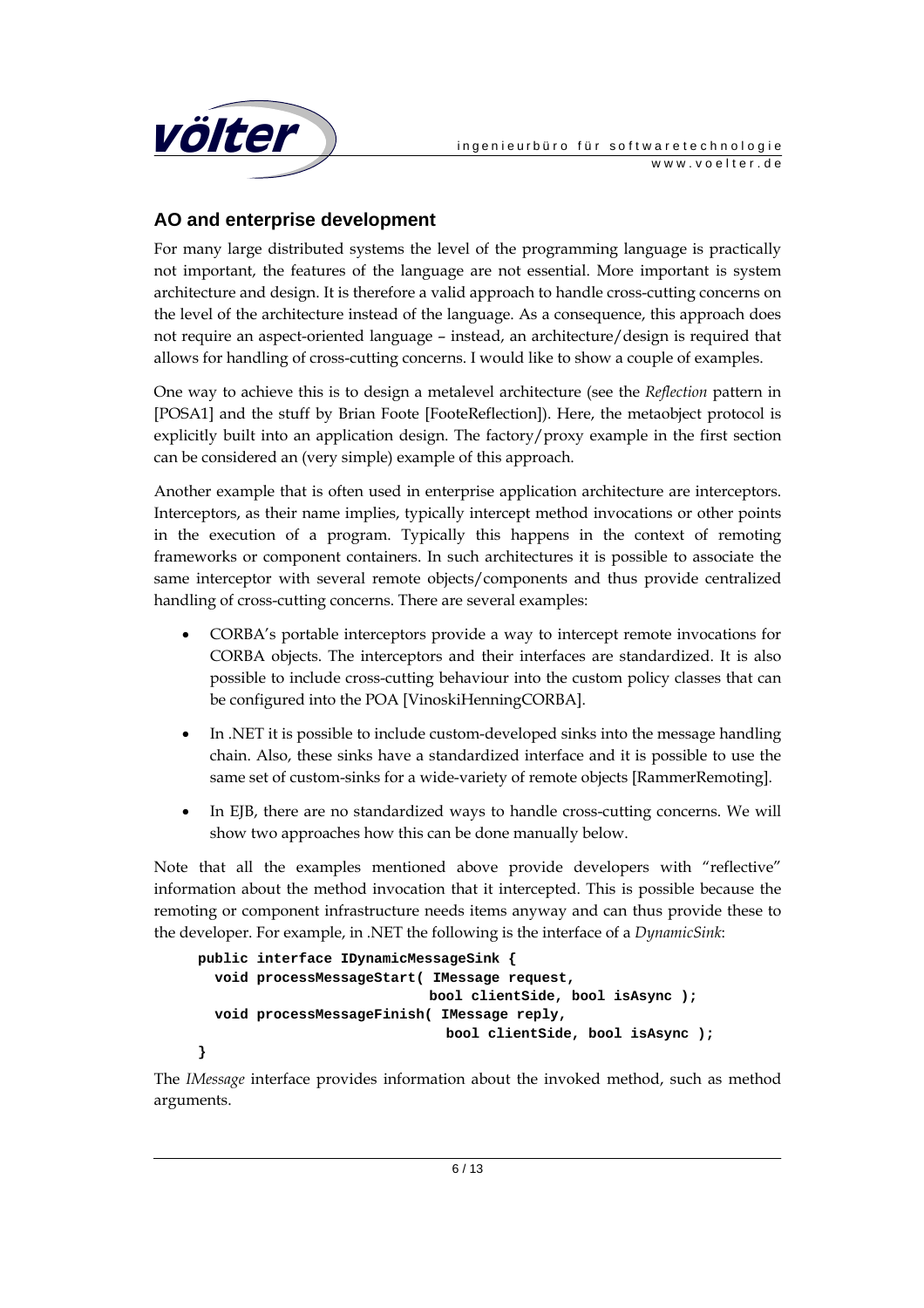

Let us look at some examples of interceptors in the context of EJB component containers [VoelterEtAlComponents]. The JBoss application server [JBoss] uses the concept of the socalled generalized aspect container. The complete EJB functionality is implemented as a series of interceptors. Each handles "a little bit of EJB", such as pooling, transactions, security, passivation or entity bean persistence. A specific type of EJB container (stateless session bean, stateful session bean, entity bean or message-driven bean) is simply a specific configuration of interceptors that includes those that are required to implement the EJB standard. To be able to handle application-specific cross-cutting concerns, it is possible to develop custom interceptors and include those into the container configuration. Of course, this is non-EJB-standard and thus not portable. It is, however, relatively easy to develop such a system in a portable manner. This works by code-generating proxies for bean implementation classes. Code generators to develop such kinds of proxies are available in many facets [VoelterCodeGen]. This proxy delegates to the regular bean implementation class in order to provide the implementation functionlity. In addition, this proxy provides an interface where interceptors can be plugged in. The configuration can happen based on a configuration file or some other means. The following illustration shows this approach.



Note that information about the current "join point", i.e. the method that is invoked and its parameters, the caller, etc., can be made available to the interceptors by code-generating a suitable implementation for the proxy. As a consequence of this approach, it is possible to handle cross-cutting concerns for all or some beans in a system in a portable manner. This approach has been used by the author in several projects, mainly for implementing logging, monitoring and advanced security policies not implementable with the help of declarative J2EE security.

Another example (that actually is J2EE compliant) are Servlet filters. Servlet filters are a means to attach cross-cutting behavior to a series of servlets. They pre- or postprocess the http request and response respectively. In my view however, this approach is not particularly relevant anymore, since most larger web applications are built using the Struts framework [Struts], or similar tools. Struts provides a way to handle cross-cutting concerns by developing a custom handler servlet, or by implementing a base class for struts actions (and using the template method pattern (see [GoF]) for the concrete actions).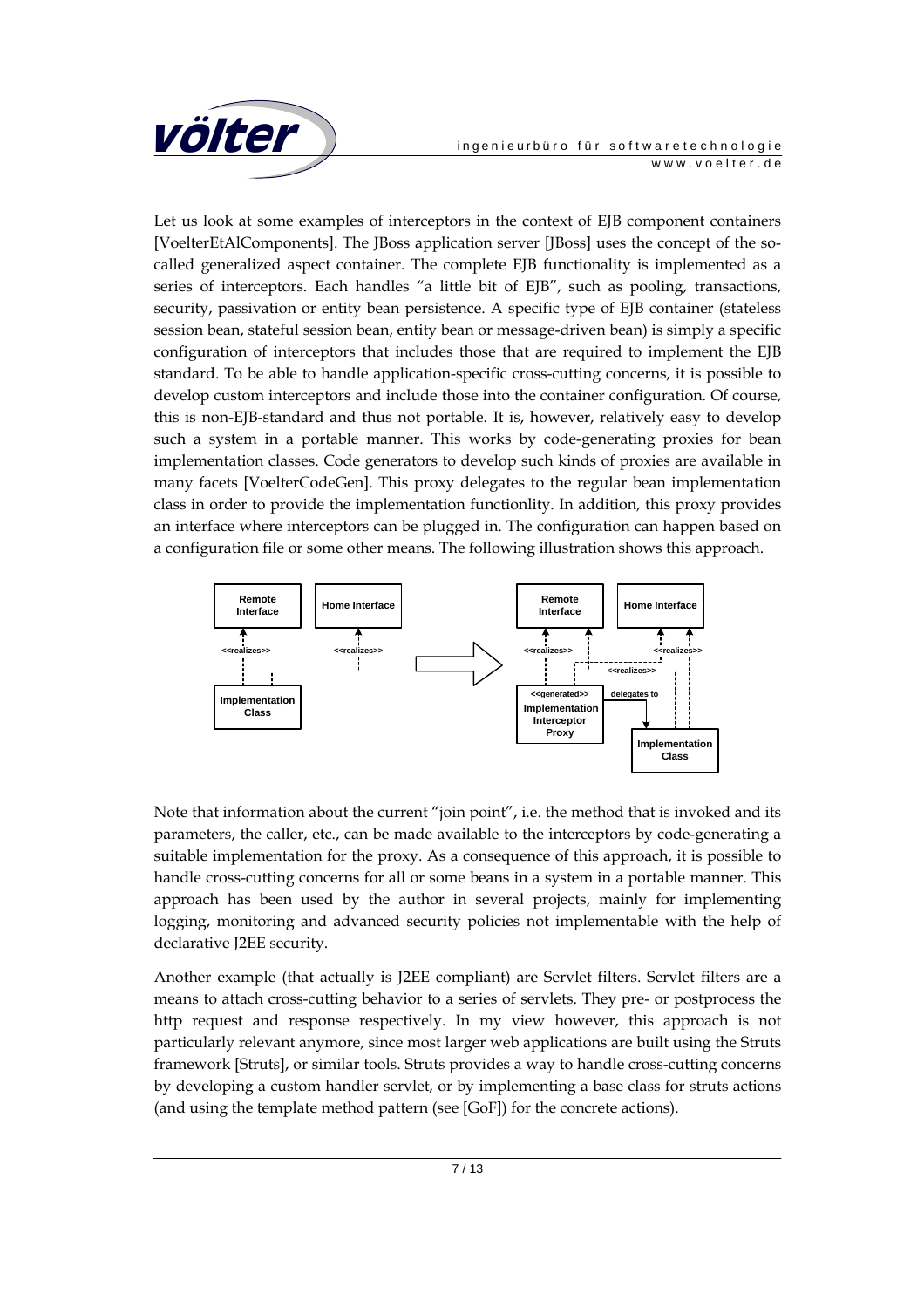

## **Cross-Cutting Concerns in the context of code generation**

Code Generation is becoming a more and more important means for application development, mainly because of the proliferation of model driven development, and specifically OMG's MDA [OMGMDA]. Let us look at how we can handle cross-cutting concerns in the context of code generation from (UML) models. Note that we do not intend to explain a general approach to describe aspects using UML (there are already some proposals available on the web), we use some rather crude mechanisms here; the goal is to show code generation.

Let's again use the typical logging example (yes I know it is rather useless, but it is simple!). Consider a system that is modeled with the help of some UML tool. For example, the following simple model could be used:



In this example, an *Account* is what you might expect, an *Account* is owned by a *Customer*, and an *Account* also keeps track of the history of *Transactions* in which it has been involved. An *AccountManager* is responsible for running *Transactions* against *Accounts*, in a transaction (ACID) manner.

Now consider we want to log all method invocations on all the entity classes. There are two aspects (no pun intended) of this issue: How do we specify this fact in the model, and how do we implement it in the context of code generation. We don't want to look too much into the specification issue, but there are two primary ways. One is the use of *TaggedValues*. For example, a tagged value "logging" can be defined that can have *true* and *false* as its values, false being the default in case the tagged value is not specified for a model element. The following shows an example notation for such a tagged value.



The same approach can be used for other aspects, obviously. This approach has the disadvantage, that it requires an invasive change to the model, however. The definitions of all classes whose operations should be logged needs to be modified to include the tag. An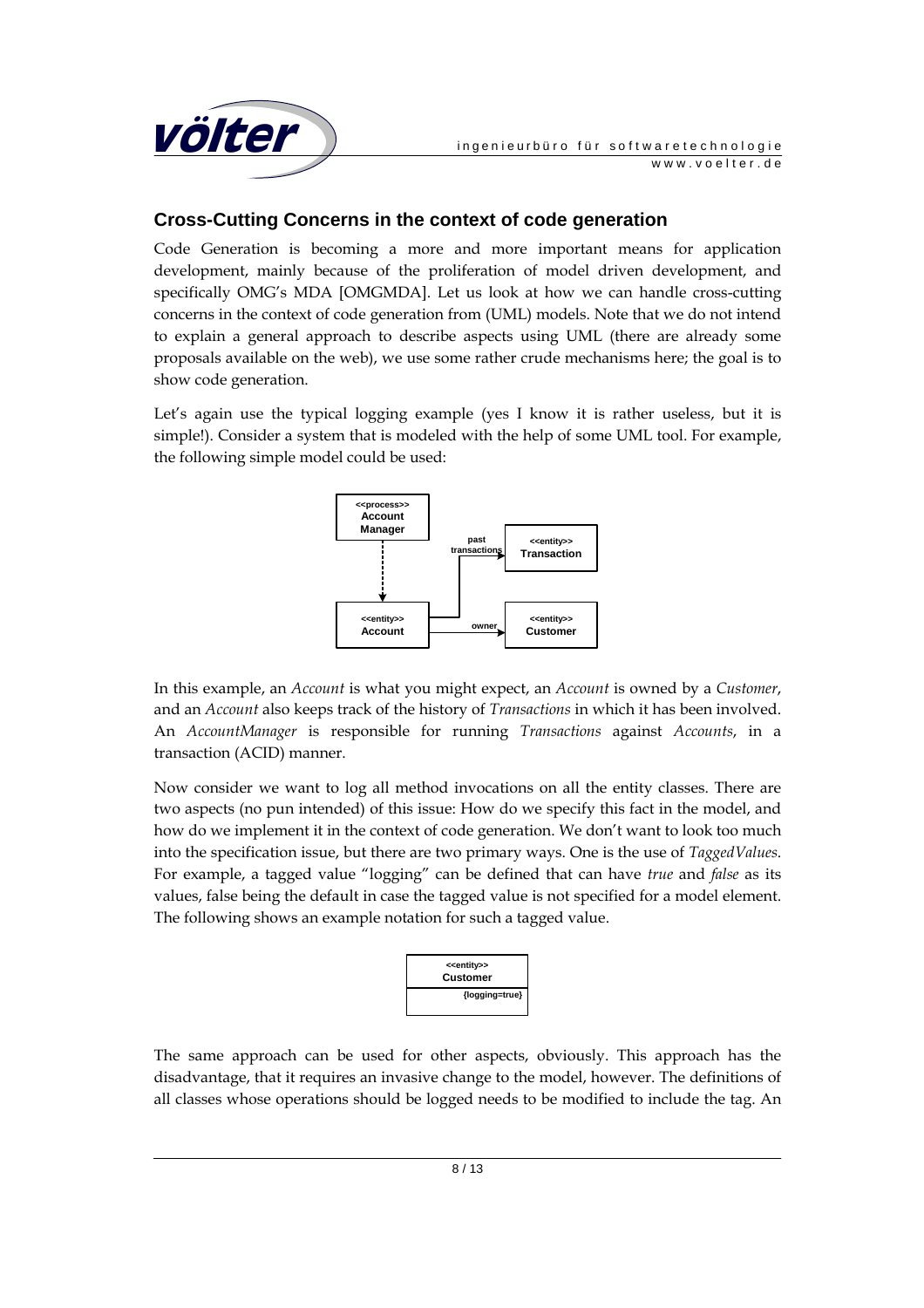

alternative approach could be to use an external aspect definition, for example using an XML file:

```
<aspect-definitions> 
   <aspect id="logging" className="LogAspect"> 
     <config> 
       <logger-target type="file" parameter="c:\\temp\\log.txt"/> 
     </config> 
     <apply-to> 
        <class name="Customer"/> 
        <class name="Account"/> 
        <class name="Transaction"/> 
     </apply-to> 
   </aspect> 
</aspect-definitions>
```
Once the application of aspects to classes (or other model elemens such as methods, attributes or associations) is defined, we need to consider how to implement this. Of course, this depends heavily on the implementation of the generator – details below. However, there is one important observation: typically, all instances of a metamodel element (such as all classes, all methods, etc.) are generated by *one* part of the generator. Cross-cutting concerns can thus be handled naturally in a centralized place: the place in the generator, where the code for the metamodel element is generated. Let us look at examples.

Using the *Jenerator* API-based code generator [VoelterGaertnerJenerator], typically, a class *CEntity* can be used for generating *<<entity>*> classes<sup>3</sup>. These generator classes are fed with data from the model. The following is an example:

```
public class CEntity extends CClass { 
   private List definedBusinessAttributes = new ArrayList(); 
  public void addAttribute( BusinessAttribute bi ) { 
     definedBusinessAttributes.add( bi ); 
   } 
  public void generateCode( CodeContainer container ) { 
     super.generateCode(container); 
     Iterator it = definedBusinessAttributes.iterator(); 
     while ( it.hasNext() ) { 
       BusinessAttribute bi = (BusinessAttribute)it.next(); 
       addAttribute( generateAttribute( bi ) ); 
       addMethod( generateGetter( bi ) ); 
       addMethod( generateSetter( bi ) ); 
     } 
   } 
}
```
-

<sup>&</sup>lt;sup>3</sup> In the example, we do not create the implementation code, this is done manually.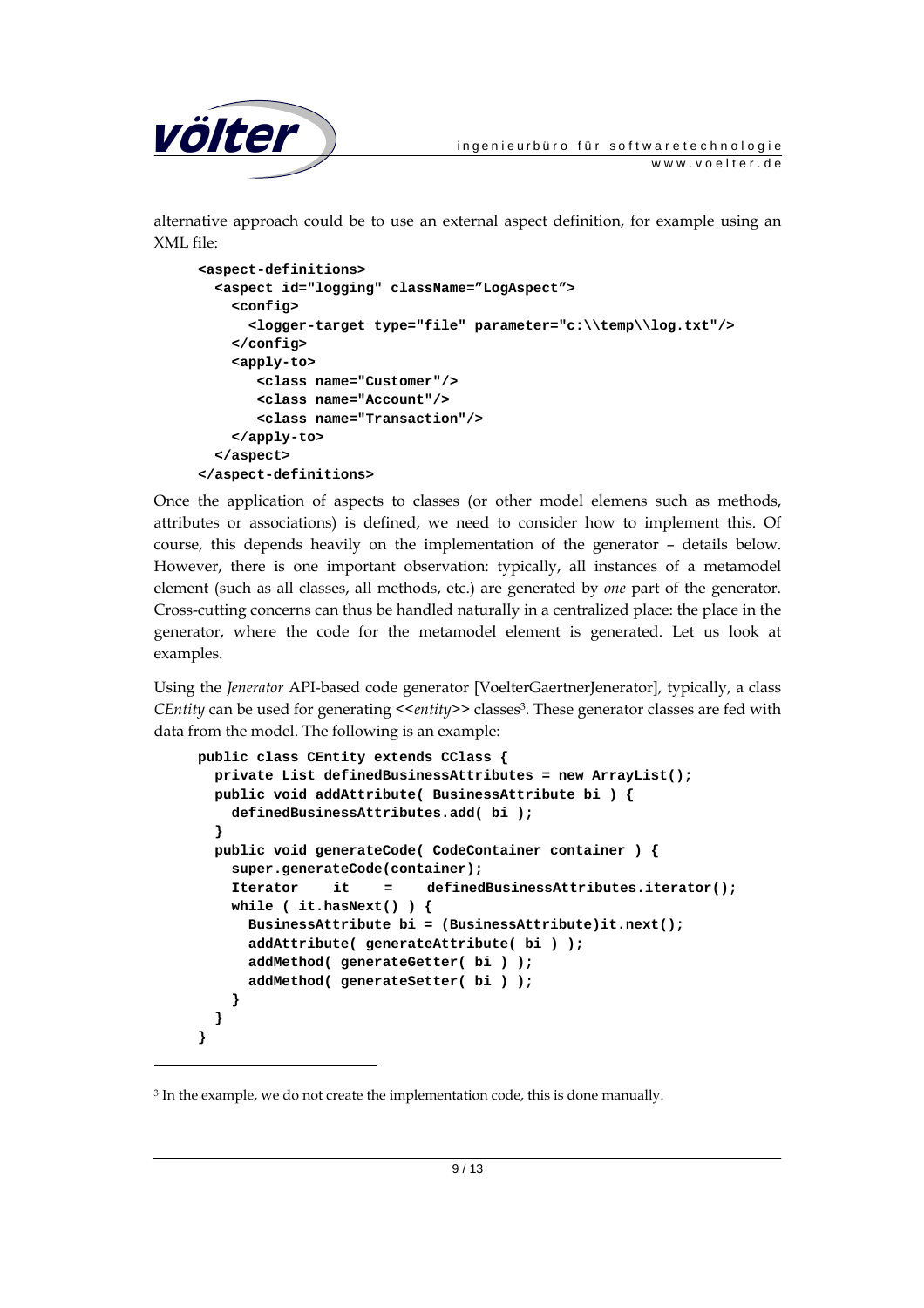

The following piece of code shows how to use this generator class:

```
CEntity entity = new CEntity( "Customer" ); 
entity.addAttribute( new BusinessAttribute( "name", "String" ); 
entity.addAttribute( new BusinessAttribute( "age", "int" ); 
entity.generateCode( … );
```
Although we did not explain all the details of the *CEntity* class, its use should be clear from reading the code. There is no cross-cutting concerns handling yet. Let's look at some more details. Here we show the implementation of the *generateSetter()* method. We can see that it uses the *CMethod* class internally.

```
public class CEntity extends CClass { 
   // … 
   public void generateSetter(BusinessAttribute bi ) { 
     CMethod m = new CMethod( this, "set"+ 
                                 bi.getName(), bi.getType() ); 
     return m; 
   } 
}
```
Once the *CMethod* object is created, it is returned to the *CEntity* class which in turn calls the *addMethod()* operation, thus adding the new method object to the list of method objects of the class. Here is where the interesting things happen with regards to aspects:

```
public class CClass { 
  public void addMethod( CMethod m ) { 
     methods.add( m ); 
     Iterator it = Aspects.getAspects(); 
   while ( it.hasNext() ) { 
       CAspect aspect = (CAspect)it.next(); 
       if ( aspect.isApplicableTo( m ) ) aspect.applyTo( m ); 
     } 
   } 
}
```
Here we scan the list of aspects registered in the generator session for all the aspects that are applicable to the particular method. If it is applicable, we actually apply it to the target object:

```
public abstract class CAspect { 
  public àbstract boolean isApplicableTo( CObject o ); 
   public abstract void applyTo( CObject o ); 
} 
public class LogAspect { 
  public void isApplicableTo( CObject o ) { 
     return o instanceof CMethod; 
   } 
  public void applyTo( CObject o ) { 
     CMethod m = (CMethod)o; 
     CCode body = m.getBody();
```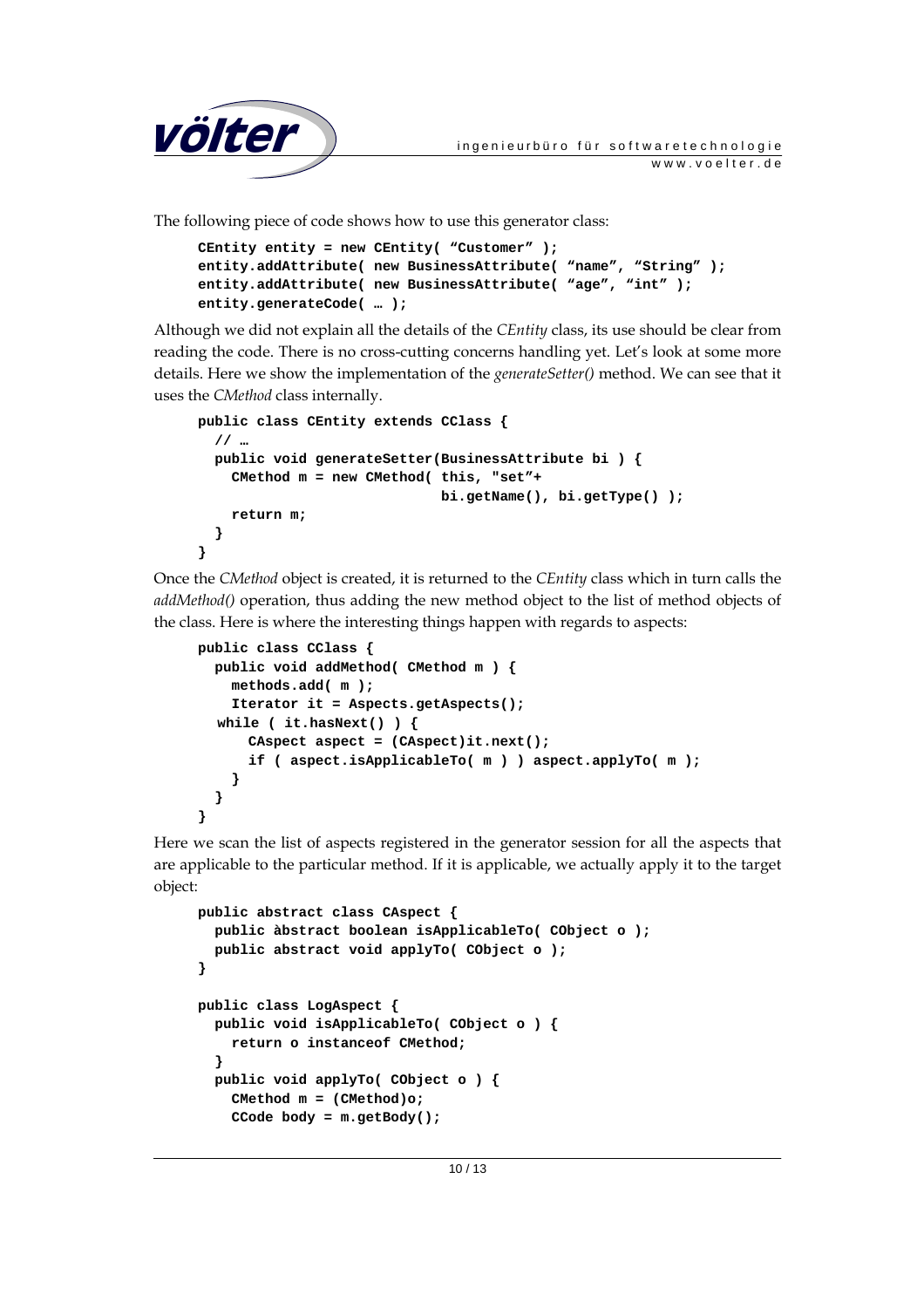```
völter ingenieurbüro für softwaretechnologie
                                                        www.voelter.de
         body.prepend( new CCode( "Calling "+m.getName()+" ) ); 
       } 
     } 
The following piece of code shows how to use this system: 
     public class GeneratorMain {
```

```
 public GeneratorMain() { 
     Aspect.addAspect( new LogAspect() ); 
     // get all entities from the model 
     // and instantiate them… 
   } 
}
```
This piece of code will apply the aspect to all classes in the system. If we want to integrate this with the the tagged value approach we could use the following approach:

```
public class LogAspect { 
  public void isApplicableTo( CObject o ) { 
     if ( o instanceof CMethod ) { 
       CMethod m = (CMethod)o; 
       m.getContainingClass().getTaggedValue( 
               "logging" ).hasValue("true" ); 
     } 
   } 
}
```
For an integration with the XML-config-file-driven approach, the *Aspect* class would read this file, register all the aspects configured in it, and would only ask those aspects whether they are applicable if these are configured to be applicable in the config file.

In template-driven generators, the handling of cross-cutting concerns can be implemented in the templates. For example, the following is a (part of a) template for a generator that generated EJBs from models.

```
<<FOREACH Bean b IN Model m>> 
  <<DEFINE ImplementationClass FOR b>> 
   public class <<br/>b.Name>>Impl {
      <<FOREACH Operation o IN b>> 
       public <<o.Type>> <<o.Name>>( <<o.ParamListAsString>>) { 
         <<IF b.hasAspect("logging")>> 
          Console.WriteLine( "calling <<o.Name>>" );
          <<ENDIF>> 
         <<PROTECTED-REGION MethodImplementationCode>> 
        } 
      <<ENDFOREACH>> 
    } 
  <<ENDDEFINE >> 
<<ENDFOREACH>>
```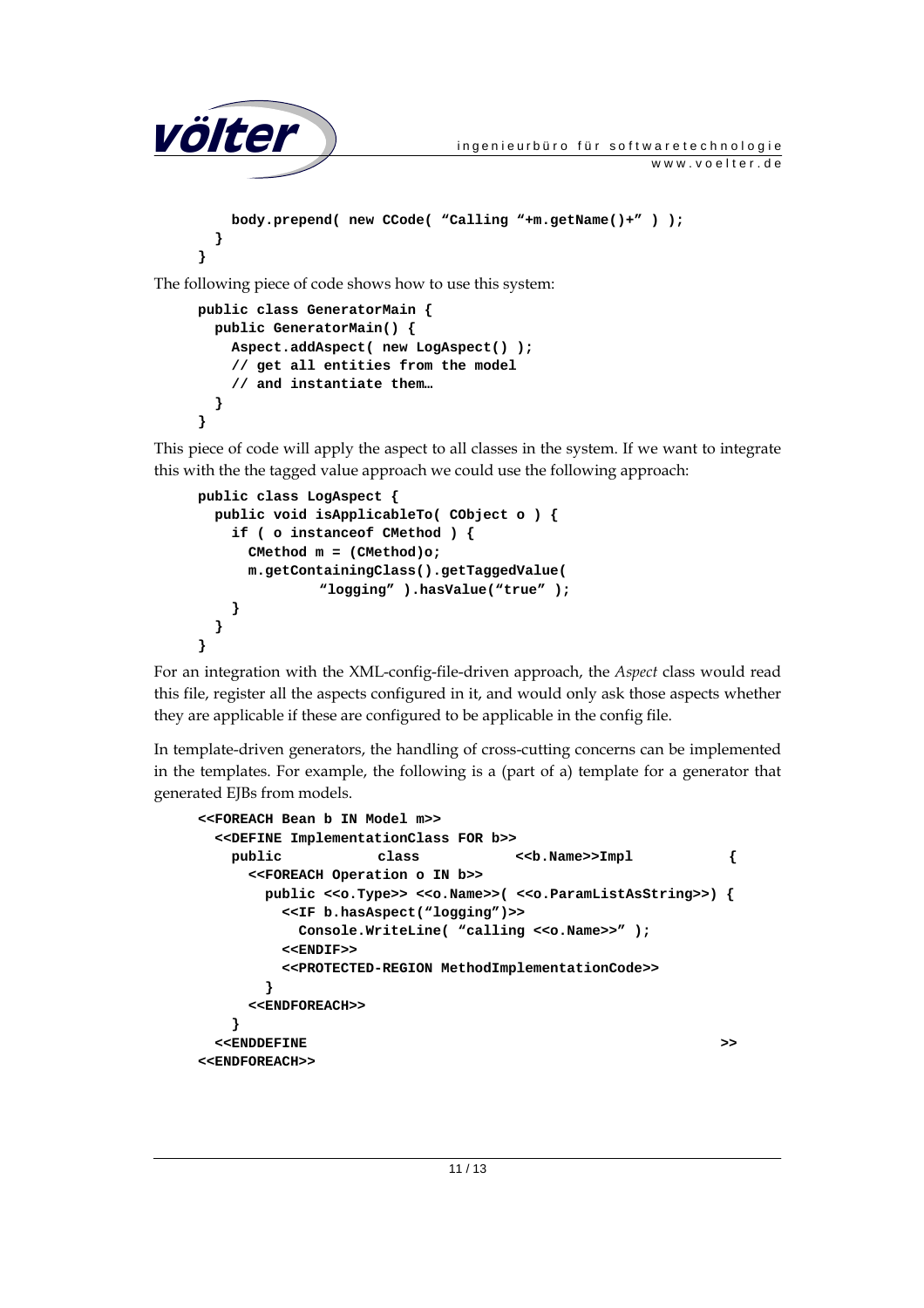

Here, the template contains an *IF* statement that asks the model whether a bean has the *logging* aspect, and if so, the log statement is included. Note that, again, we have localized a cross-cutting concern in one place, in the generator template.

You might say that this can only handle very simple, coarse-grained aspects, such as method calls. You might think it is hard to implement loggings at the location *from where* a method is called. Well, this actually depends on the amount of code we generate. If we don't generate method invocations from models, then we can't plug in aspects there using the generator. However, if we generate real behavioral code for example from state charts or activity diagrams, or with the help of UML 2's action semantics, then there is nothing that prevents us from generating whatever aspects we want.

### **Summary**

This article wanted to provide some overview over how handling of cross-cutting concerns can be implemented without AspectJ and the like. However, I don't want to generate the impression that I consider AOP unncessary, since it can all be simulated without it. In fact, I think AOP will be one of the major improvements to current programming language practice. Today, however, in many projects it is not possible to use AOP because of the limited availability of tools and the general reluctance to use new approaches in missioncritical projects. I hope this article proposed some ideas of how some of the benefits of AOP can be realized based on clever design, architecture and implementation. Let me know what you think.

#### **Acknowledgements**

Many thanks to Alexander Schmid who reviewed earlier versions of the article.

#### **References**

| <b>AOMP</b>       | Kiczales et. al., The Art of the Metaobject Protocol, MIT Press<br>1991            |
|-------------------|------------------------------------------------------------------------------------|
| AOSD              | http://aosd.net                                                                    |
| FooteReflection   | Brian Foote, Reflection Pages, www.laputan.org                                     |
| GoF               | Gamma et. al., Design Patterns, Addison-Wesley 1994                                |
| <b>J</b> Boss     | www.jboss.org                                                                      |
| <b>OMGMDA</b>     | www.omg.org/mda                                                                    |
| POSA <sub>1</sub> | Buschmann et. al., Pattern-Oriented Software Architecture<br>Volume 1, Wiley, 1996 |
| RammerRemoting    | Ingo Rammer, Advanced .NET Remoting, Apress, 2002                                  |